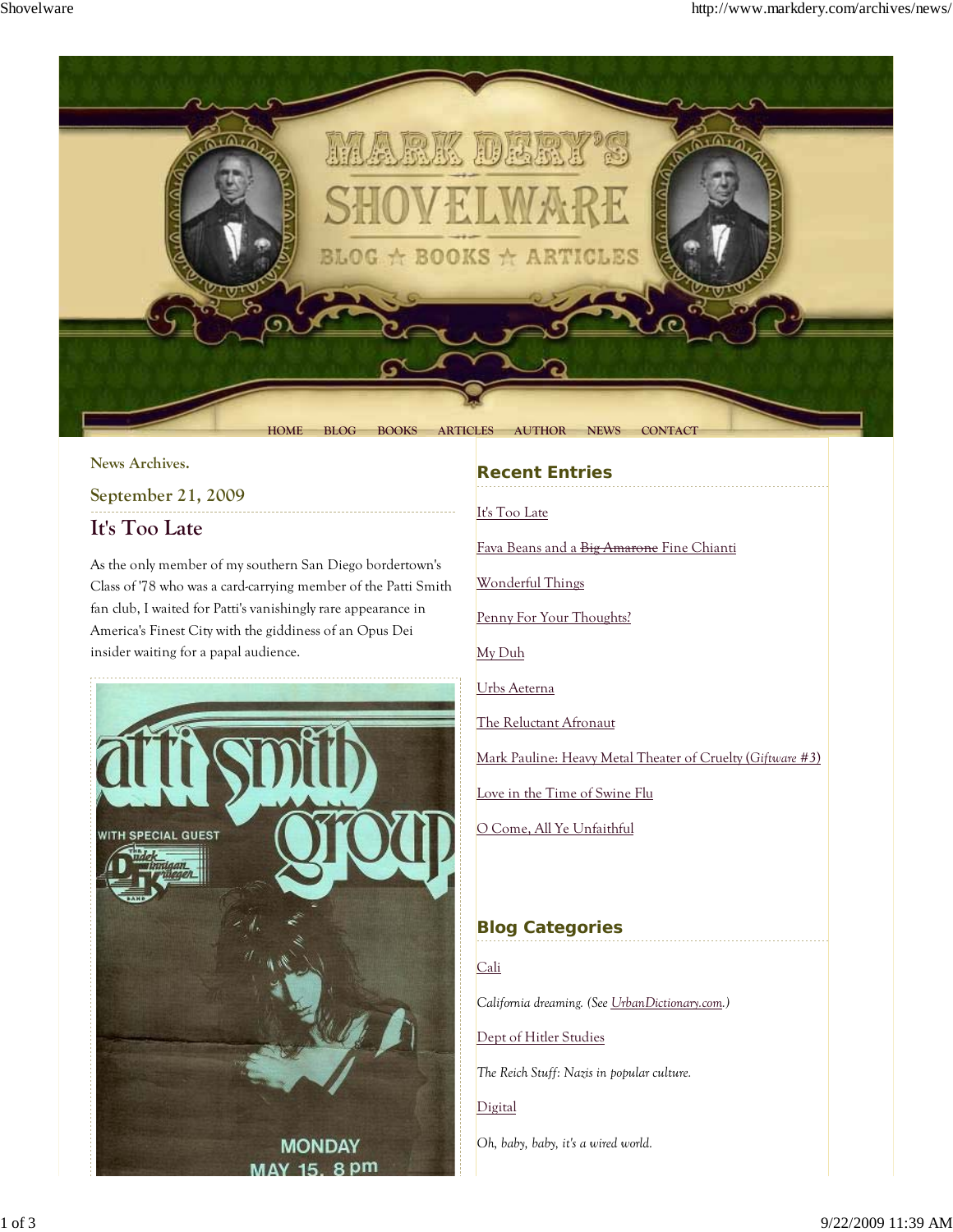#### **ALL SEATS RESERVED \$7.50**

*Poster from May 16, 1978 Patti Smith concert, San Diego, CA. Author's collection.*

In one of rock history's weirder harmonic convergences, the opening act for Patti's May 16, 1978 date at San Diego's California Theatre--a down-at-the-heel 1920's music hall hard by the transient hotels and tattoo parlors of the city's tenderloin--was Dixie rocker Les Dudek.

An hour or so before showtime, Patti materialized onstage, peering balefully into the auditorium. Les Dudek had cancelled, she growled, in a deader-than-deadpan New York accent that withered everything on contact. "If you got a problem with that, you can get your money back. But you gotta leave now. In the *light*. So I can *see* you. So I can see how much *money* I'm losin'." No one moved. Patti turned on her heel and, with an air of fuck-you-very-much satisfaction, disappeared through the slit in the stage curtains.

To fill the opening act-sized hole left by Les Dudek's unlamented departure, Patti introduced a last-minute replacement: "the guy who taught me how to write poetry," a lank-haired stick insect of a man whose skin was so luminously pale it seemed to glow. His name was Jim Carroll and this, I would later learn, was his first live reading with a rock band.

Carroll was a blur in my peripheral vision, one more frustrating delay before the Main Event. Near the end of Patti's set, she clambered off the stage, still singing, and walked up the theater's center aisle, bathed in the incandescent aura of the spotlight that followed her. Now. This was the time. Pushing my way down the row I'd been sitting in, I stepped into the aisle, face to face with Patti, and handed her a sheaf of poems I'd written, in my adolescent mind--a mind not unduly burdened by false modesty--a Work of Soul-Crushing Beauty and Manifest Genius, straight from the brow of Chula Vista's blown-dry Rimbaud. Patti accepted my tribute, blankly, and made her way back to the stage.

I waited for weeks that lengthened into months for the response I was convinced would come, an invitation--written in Patti's sprawling hand, on Radio Ethiopia stationery--to join the other pomaded loveboys in her East Village seraglio, there to languish in an opium-eaters' haze, like the dissolute bohemians in Nicholas Roeg's *Performance*, to sleep, perchance to dream, maybe even to star in the remake of *Robert Having His Nipple Pierced* as an after-school special. Crushingly, it never came, leaving me marooned in the cultural wastelands of '70s San Diego, where mullets ruled and ZZ Top's "Le Grange" jockeyed with Loggins & Messina's "Vahevala" for FM-radio supremacy.

#### Facetime

*Interviews.*

Floating Signifier

*Drive-by cultural criticism.*

Found Object

*Unforgettable Images.*

#### Invisible Lit

*"I have always been a voracious reader of what I term 'invisible literature'—market research reports, sex manuals, medical textbooks...By comparison with this, most writers have nothing of interest to say whatever, and an hour spent not reading them is an hour gained forever." —J.G. Ballard*

Media Burn

*Media criticism. (Title courtesy Ant Farm.)*

Natural History

*There are more things in heaven and earth, Horatio, etc.*

**News** 

*Advertisements for myself.*

Psychopathia Sexualis

*Human sexual response.*

Rant

*Ammonium Nitrate for the Soul.*

True Confessions

*But enough about me. Let's talk about me.*

### **Join Mark's e-mail list for updates**

Submit

**Mark's Books**

#### **The Pyrotechnic Insanitarium**



Terrorists, tabloid media, and Xtreme culture: To many, America seems like an infernal carnival, equal parts funhouse and madhouse-a "pyrotechnic insanitarium," to borrow a turn-ofthe-century nickname for Coney Island. Are we on the eve of an Age of Unreason?

**[read more]** or **[buy now]**